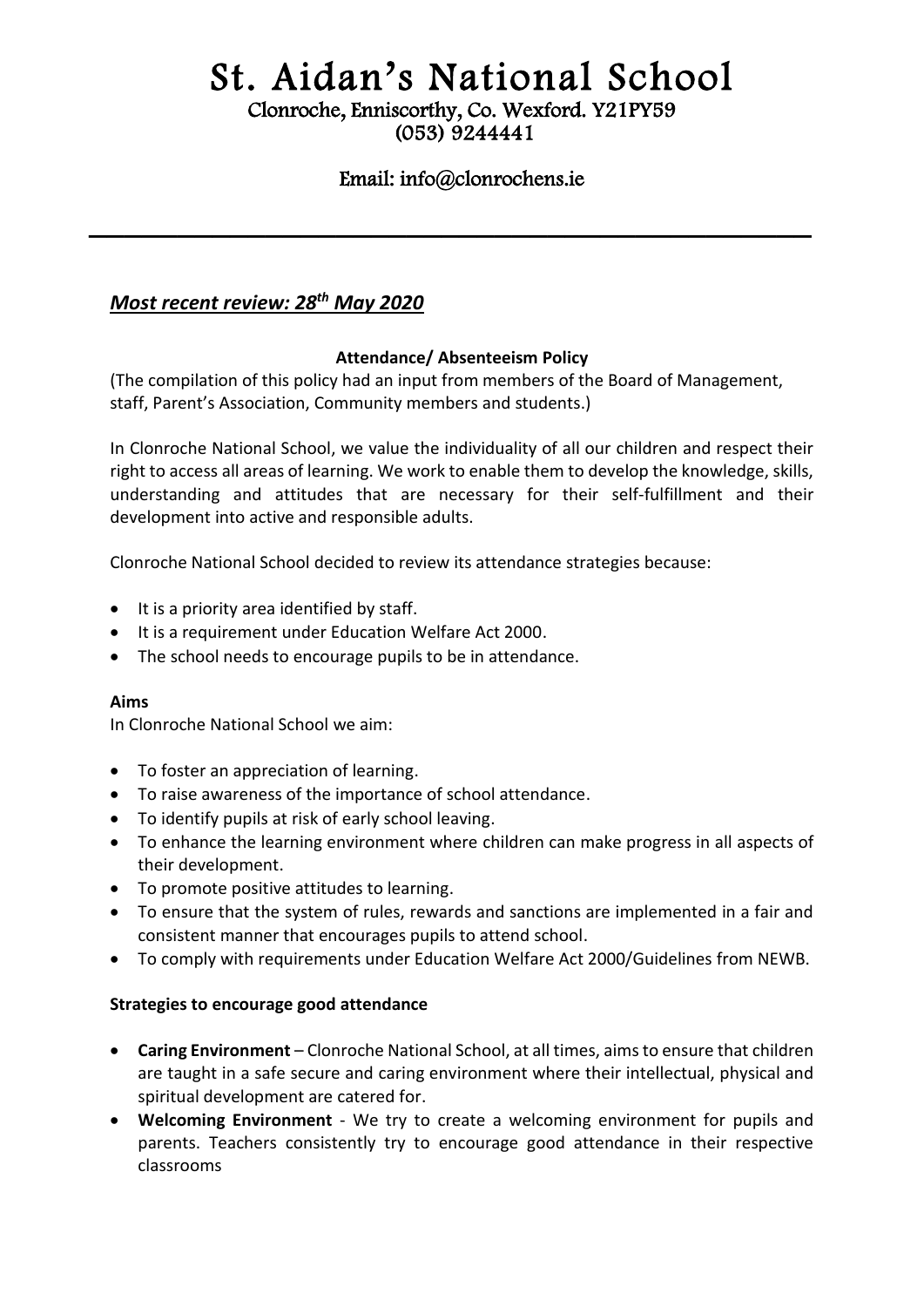# St. Aidan's National School Clonroche, Enniscorthy, Co. Wexford. Y21PY59 (053) 9244441

### Email: info@clonrochens.ie

**\_\_\_\_\_\_\_\_\_\_\_\_\_\_\_\_\_\_\_\_\_\_\_\_\_\_\_\_\_\_\_\_\_\_\_\_\_\_\_\_\_**

- **Special Needs** pupils needing support are identified as early as possible and the appropriate support systems put into place. We emphasise positive achievements and do all we can to enhance self-esteem.
- **School Curriculum**  Insofar as is practicable, will be flexible and relevant to the needs of the individual child.
- **Rewards –**Attendance certificates/rewards are issued for perfect and improved attendance, both at Christmas and at the end of the school year. The pupils are reminded of the importance of good attendance twice weekly at assembly.
- **Lunches** The School's Meal Programme is in place to provide all children with a healthy lunch and drink. These measures enhance the school experience for those children who might otherwise be at risk of poor attendance.
- **Attendance Monitoring** Attendance rates of pupils will be monitored by the class teacher in the first instance and the class teacher will notify the Principal/Deputy Principal of any concern regarding the attendance of any pupil. Parents are obliged to submit a note of all absences to the school, if a child doesn't submit a note a reminder will be sent to the parent via the school management system.
- **Regular Communication re. Attendance Concerns** The school uses regular Newsletters and Text-a-parent to promote attendance and punctuality.

#### **Communication**

- **Parental Support -** It is the policy of Clonroche National School to encourage and maintain open communication between home and school and to encourage parents in their role as primary educators of their children. The Principal and teachers are likewise available, on an appointment basis, to meet parents.
- Attendance is one of the issues addressed at meetings for new parents when their child is enrolled in Clonroche National School.
- It is also covered in the information pack given to all parents of Junior Infant children.
- On induction day the Junior Infant teacher holds a general meeting of parents and one of the issues addressed is that of the importance of regular school attendance among a range of other topics.
- Parents are made aware of the requirements of the Education Welfare Act at preenrollment information meetings. Each family is given a copy of the information leaflet - **Don't Let Your Child Miss Out** (Leaflet for parents NEWB 2004) This leaflet outlines.
	- 1. The importance of regular attendance
	- 2. Parental obligations in relation to attendance under the Education Welfare Act
	- 3. Advice to parents on what they can do to help children attend school regularly.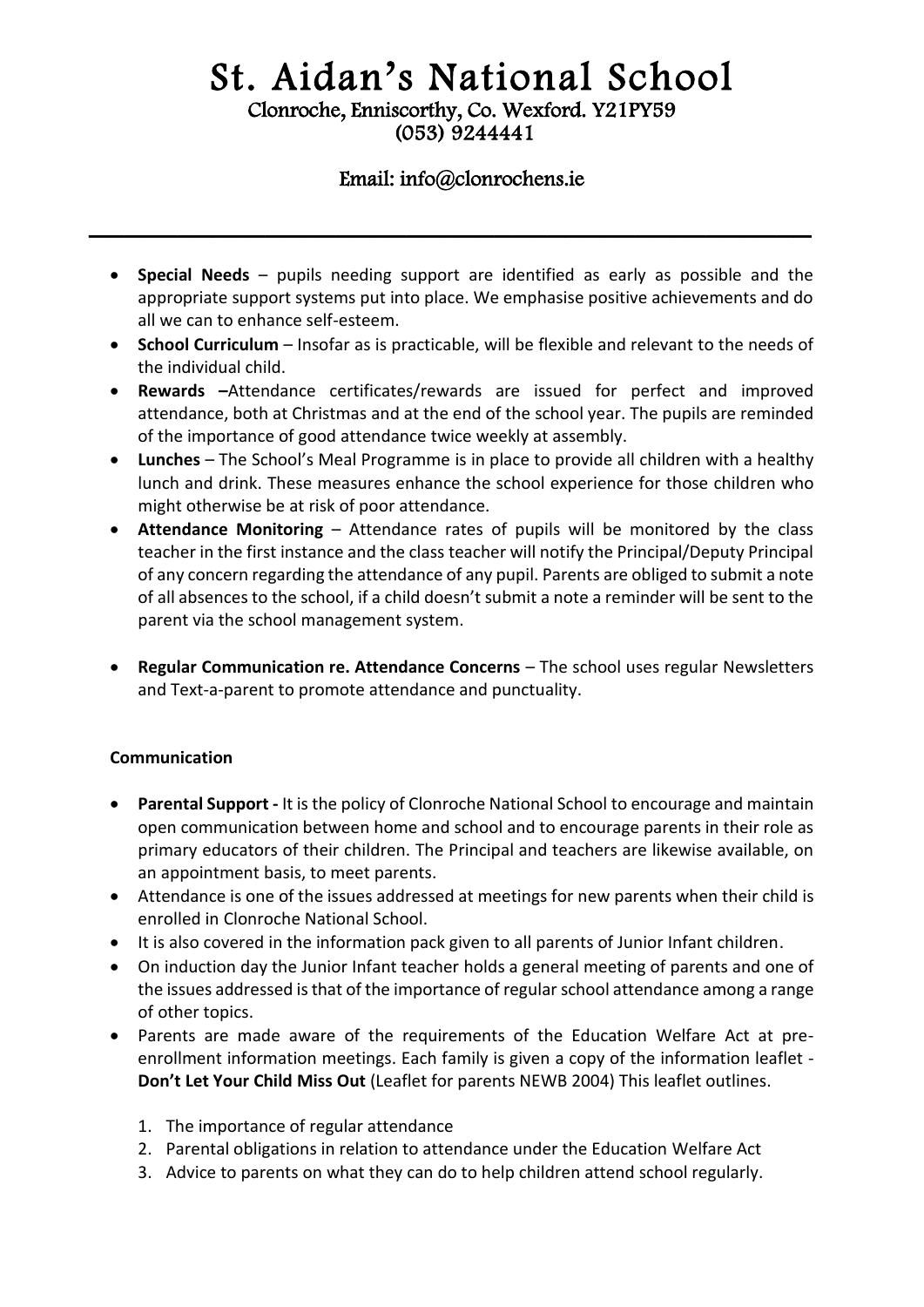# St. Aidan's National School Clonroche, Enniscorthy, Co. Wexford. Y21PY59

(053) 9244441

## Email: info@clonrochens.ie

**\_\_\_\_\_\_\_\_\_\_\_\_\_\_\_\_\_\_\_\_\_\_\_\_\_\_\_\_\_\_\_\_\_\_\_\_\_\_\_\_\_**

Parents are reminded regularly of the importance of good attendance (i.e. newsletters, parent/teacher meetings etc.). An awareness of the importance of good attendance by the children, is kept to the forefront in the classroom and at assemblies.

#### **Strategies/Procedures for dealing with poor attendance.**

- 1. A roll call is taken every day and should a child be absent, they are required to have an explanatory note from their parents. This may be recorded in the home school diary. The Education and Welfare act 'obliges the parents of an absent child to notify the school of the cause of absence not later than the third day of absence'. Notes or record of non- attendances are duly dated and need to be kept.
- 2. Parent/Guardians receive a text-a-parent at 10/15/20 days absence, through the Aladdin School Management System.
- 3. When a child has missed 20 days, the absence is reported to Tusla, as required by the Education Welfare Act.
- 4. After 20 days of unexplained absences a phone call will be made between school and parent to express concern and to identify problems, agree interventions etc.
- 5. If situation has not improved, a meeting may take place with parents/guardian to identify problems and agree interventions.
- 6. If unexplained absences reach 30-35 days, concerns will be communicated to parents in writing and a Pre-Referral Checklist will be completed by the class teacher.
- 7. If and when a pupil reaches 40 days of unexplained absences, a pre-referral and a referral form will be forwarded to Educational Welfare Services, Tusla.

#### **References**

*Don't let your Child Miss Out* - NEWB 2004 Education Welfare Act 2000 Education Act 1998 Section 29 Education Act *Empty Desks* - CDU Mary Immaculate

Review ratified:

Chairperson Principal Date

\_\_\_\_\_\_\_\_\_\_\_\_\_\_\_\_\_\_\_\_\_ \_\_\_\_\_\_\_\_\_\_\_\_\_\_\_\_\_\_\_\_\_\_\_ \_\_\_\_\_\_\_\_\_\_\_\_\_\_\_